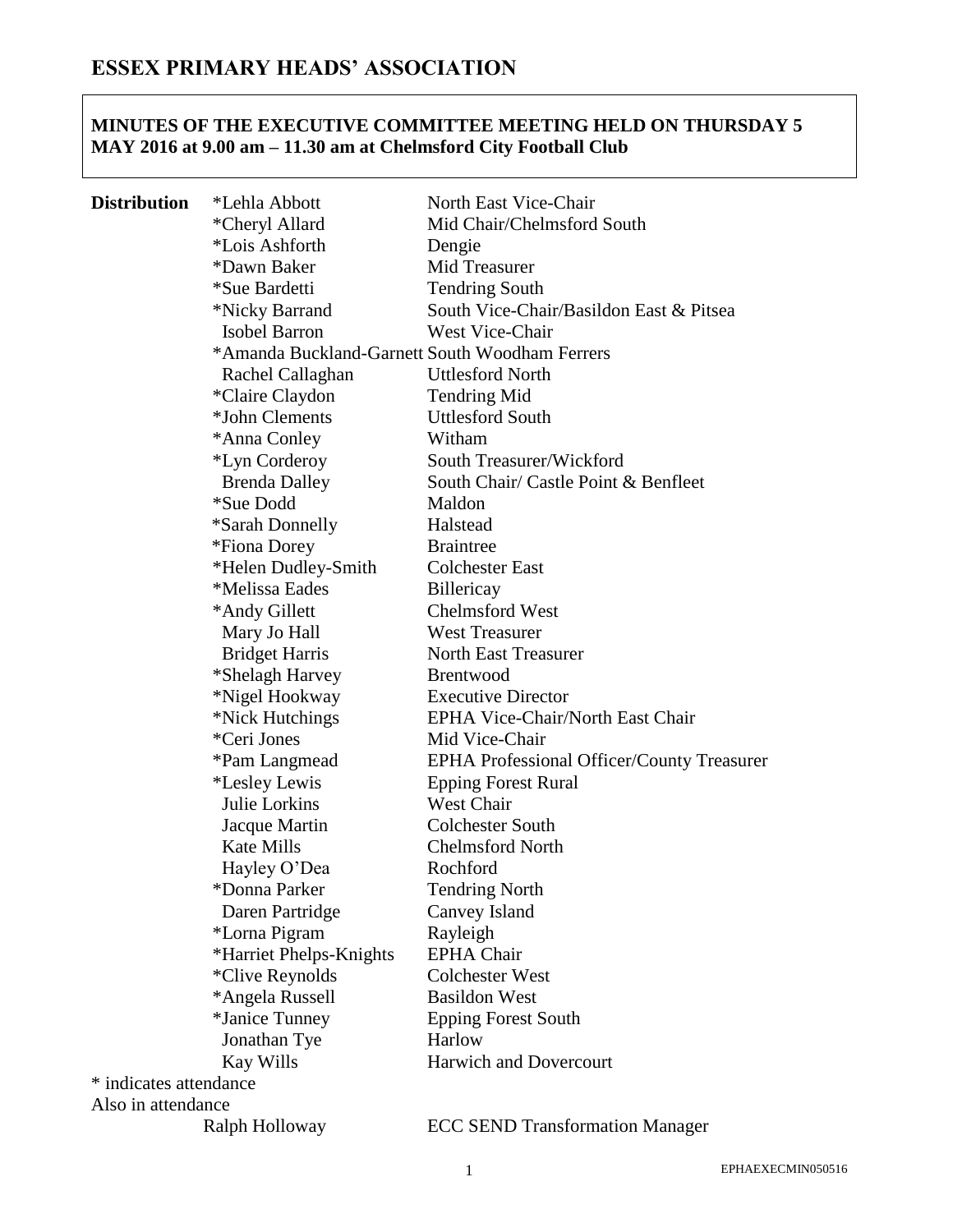#### **1. WELCOME AND APOLOGIES FOR ABSENCE**

Harriet Phelps-Knights, the EPHA Chair, welcomed everyone to the meeting.

| Apologies were received from: |                                      |  |
|-------------------------------|--------------------------------------|--|
| <b>Isobel Barron</b>          | West Chair                           |  |
| Rachel Callaghan              | <b>Uttlesford North</b>              |  |
| <b>Brenda Dalley</b>          | South Chair/ Castle Point & Benfleet |  |
| Julie Lorkins                 | West Vice-Chair                      |  |
| Jacque Martin                 | <b>Colchester South</b>              |  |
| <b>Kate Mills</b>             | <b>Chelmsford North</b>              |  |
| Hayley O'Dea                  | Rochford                             |  |
| Daren Partridge               | Canvey Island                        |  |
| Jonathan Tye                  | Harlow                               |  |
| Kay Wills                     | <b>Harwich and Dovercourt</b>        |  |

The Chair noted that this was Clive Reynold's last meeting on the Executive as he retires at the end of the summer term; he was thanked for his contribution and commitment to EPHA. She reminded the Executive members that at the area meetings in June the area representatives will be elected and asked everyone to consider standing for another year. It was also **AGREED** that additional headteachers could attend the Executive meetings as observers, if they wished to be involved with the work of the EPHA Executive.

#### **2. MINUTES OF THE PREVIOUS MEETING**

The minutes of the Executive meeting held on 28 January 2015 were confirmed as an accurate record. The following matters arising from the minutes was discussed:

#### **i) Insurance for LLEs and NLEs (Minute 2a refers)**

It was confirmed that the LA has still not yet given an answer to the question of who insures Local and National Leaders of Education and it was **AGREED** that it would be raised once again at the meeting with LA Officer later in the morning.

**ii) Use of Jobscene to advertise vacancies in other Local Authorities (Minute 2b refers)** It was **AGREED** that this issue would be raised once again at the meeting with LA Officer later in the morning for clarification.

#### **iii) Free School Meals checking service (Minute 2c refers)**

It was noted that not all junior schools had received information about the requirement to pay an annual subscription to access the service that checks whether families are entitled to free schools meals. It was **AGREED** that this issue would be raised at the meeting with LA Officer later in the morning.

#### **iv) Annual Section 11 safeguarding audit (Minute 9a refers)**

The Professional Officer noted that, at a recent Essex Safeguarding Children's Board meeting, she had learnt that the statutory requirement for all sectors to complete a Section 11 audit is once every two years; currently schools are asked to complete the audit every year and, while this can offer a useful checklist of practice, the task is time consuming and can become simply a tick box exercise. Pam explained that she has discussed the issue with Jo Barclay, Schools' Safeguarding Adviser, who will explore whether schools should be brought in line with other practitioners and be asked to

**05/05/16 Meeting with LA Officers**

**Meeting with LA Officers**

**Action**

**Meeting with LA Officers 05/05/16**

**05/05/16**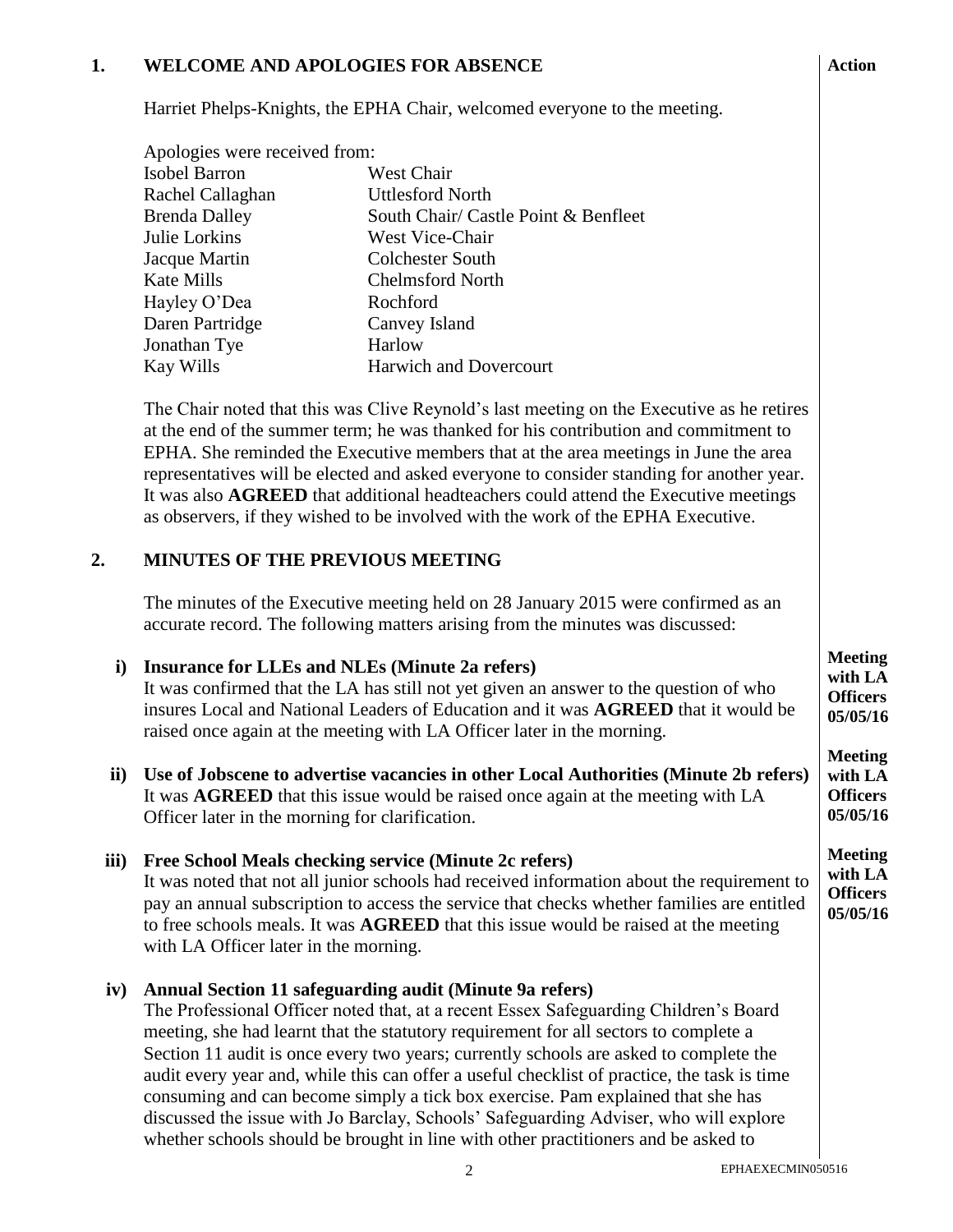|              | complete the audit every two years. She <b>AGREED</b> to follow this up with Jo Barclay.                                                                                                                                                                                                                                                                                                                                                                                                                                                                                                                                                                                                                                                                                                                                                                                                                                                                                                                                                                                                                                                                                                                        | <b>Professional</b><br><b>Officer</b> |
|--------------|-----------------------------------------------------------------------------------------------------------------------------------------------------------------------------------------------------------------------------------------------------------------------------------------------------------------------------------------------------------------------------------------------------------------------------------------------------------------------------------------------------------------------------------------------------------------------------------------------------------------------------------------------------------------------------------------------------------------------------------------------------------------------------------------------------------------------------------------------------------------------------------------------------------------------------------------------------------------------------------------------------------------------------------------------------------------------------------------------------------------------------------------------------------------------------------------------------------------|---------------------------------------|
| ${\bf v})$   | <b>Directory of Support for Primary Headteachers</b><br>The Executive was referred to a Directory of Support compiled by the Professional<br>Officer, and circulated in advance of the meeting. It was AGREED that this was a useful<br>document that should be sent out to all headteachers.                                                                                                                                                                                                                                                                                                                                                                                                                                                                                                                                                                                                                                                                                                                                                                                                                                                                                                                   | <b>Professional</b><br><b>Officer</b> |
| 3.           | <b>LEADERSHIP TEAM UPDATE</b>                                                                                                                                                                                                                                                                                                                                                                                                                                                                                                                                                                                                                                                                                                                                                                                                                                                                                                                                                                                                                                                                                                                                                                                   |                                       |
| a)           | The Chair noted that she, the Executive Director and the Professional Officer had met<br>with the Chairs and Officers of the secondary and special school associations (ASHE<br>and ESSET) on 29 April 2016. Ralph Holloway attended part of the meeting. The<br>discussion focused on the progress of the SEND capital programme, the proposal from<br>the Local Authority to develop a school improvement partnership with EPHA and<br>ASHE, and the visit to meet Essex MPs on 6 July. It was noted that discussions with the<br>MPs will focus on the following issues:<br>Funding<br>$\bullet$                                                                                                                                                                                                                                                                                                                                                                                                                                                                                                                                                                                                             |                                       |
|              | Recruitment and retention problems in the county/sustainability of school<br>$\bullet$<br>leadership                                                                                                                                                                                                                                                                                                                                                                                                                                                                                                                                                                                                                                                                                                                                                                                                                                                                                                                                                                                                                                                                                                            |                                       |
|              | Assessment and curriculum changes – impact on schools and pupils<br>Academisation<br>$\bullet$                                                                                                                                                                                                                                                                                                                                                                                                                                                                                                                                                                                                                                                                                                                                                                                                                                                                                                                                                                                                                                                                                                                  |                                       |
|              | Pressure on school places<br>Access to support services – CAMHS, health, social care etc                                                                                                                                                                                                                                                                                                                                                                                                                                                                                                                                                                                                                                                                                                                                                                                                                                                                                                                                                                                                                                                                                                                        |                                       |
| $\mathbf{b}$ | The EPHA Leadership Team, (the Chair and Vice-Chair of EPHA, the Area Chairs, the<br>Executive Director and the Professional Officer) had the termly meeting with Clare<br>Kershaw (Director of Commissioning for Education and Life-long Learning) and the<br>Area Commissioners on 26 April. The group discussed the LA school improvement<br>proposal, and also the format of the termly headteacher meetings. EPHA has had<br>feedback that some of the LA input is repetitive and unnecessary for headteachers and<br>information could, in some cases, be disseminated in a more efficient way. However, it<br>is recognised that many headteachers do welcome the chance to hear from Local<br>Authority officers and that a slot should be retained at future meetings for LA input. A<br>suggestion is that the future format of the meetings could replicate the termly Executive<br>meeting, with an EPHA meeting at the beginning of the day, followed by LA input<br>(including a chance for them to respond to questions and concerns that might be raised<br>by headteachers in the morning). The afternoon could then be used for training and<br>development/inspirational speakers and so on. |                                       |
|              | On Executive member stated that, in his opinion, the LA input does not add a lot of<br>value to the termly meeting; he particularly welcomed the inclusion of national speakers<br>such as Russell Hobby (NAHT President). Another head noted that they often repeat<br>what has been discussed at the Executive meeting and, if representatives are reporting<br>back to their local headteachers, this is then information that heads have already heard.<br>However, it was accepted that this does not always happen consistently and it is<br>important for all heads to have a termly link with the LA, whilst ensuring that the agenda<br>is agreed and managed. It was AGREED that the minutes of the Executive meetings<br>should be sent out to all headteachers, so that they are aware of discussions and decisions<br>following the meetings, and that the views of heads should be sought about the value and<br>content of the termly meetings.                                                                                                                                                                                                                                                  |                                       |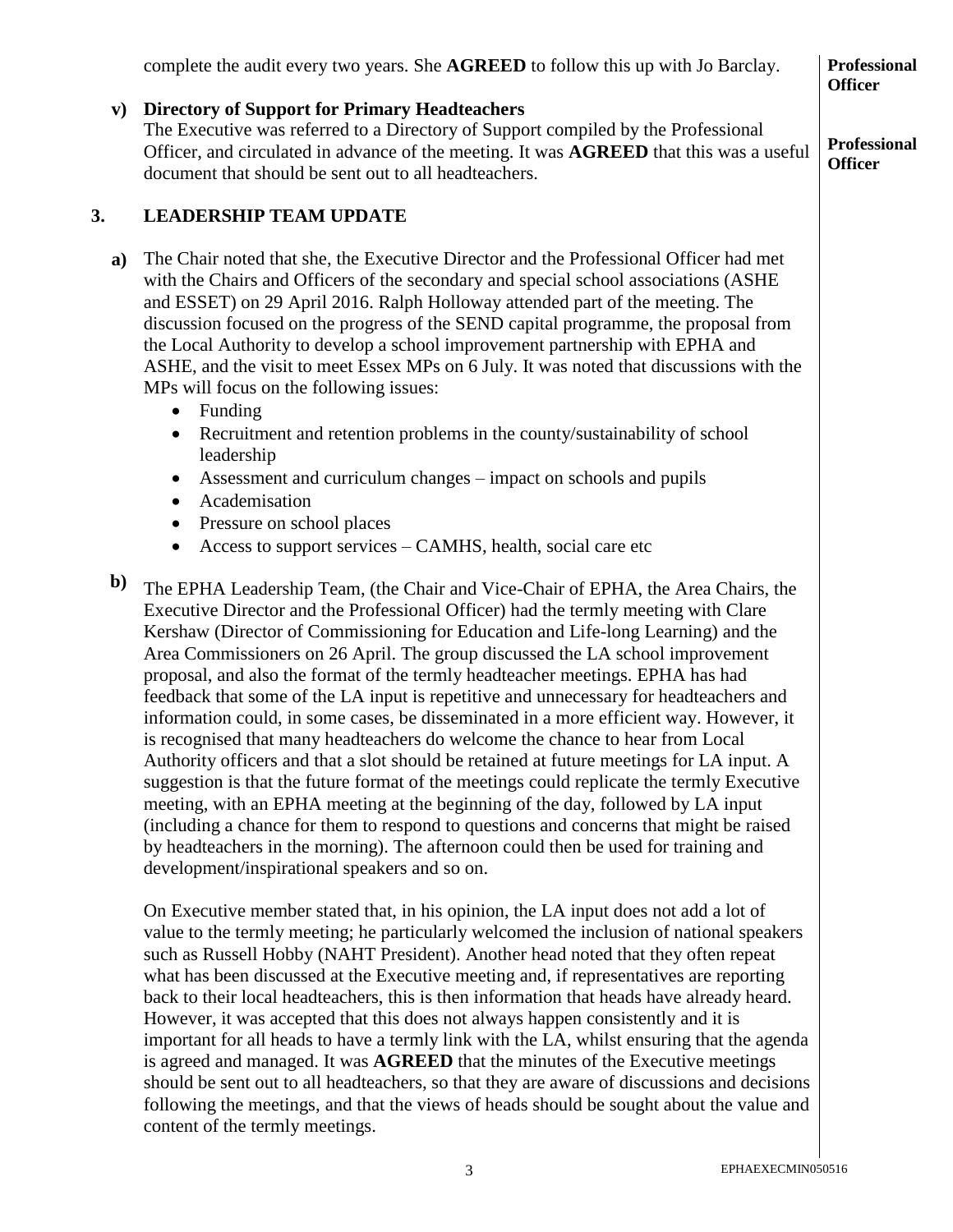#### **c) School Effectiveness Plus Project Board**

The Chair noted that at the last meeting the EPHA Executive had unanimously agreed that the SE+ tool should not be subsidised by the primary DSG. This decision had been relayed to the Schools Forum, which had then voted against the proposal being put forward by EES. Since then the SE+ pilot has continued and Alison Fiala (Area Commissioner) has asked if EPHA representatives could join the SE+ Project Board to oversee the implementation and development of the product, which is being rolled out nationally. The EPHA Executive agreed that it was helpful that headteachers who are involved in the pilot sit on the Board, but it was unanimously **AGREED** that there should not be a representative from the EPHA Executive.

## **4. IMPLICATIONS OF THE DFE WHITE PAPER: EDUCATION EXCELLENCE EVERYWHERE, AND LA PROPOSAL FOR FUTURE PARTNERSHIP WORKING**

The Chair referred to a paper provided by Clare Kershaw, circulated with the agenda for the meeting, that set out the implications of the DfE White Paper and, in particular, the impact of mass academisation and the loss of the ESG (Education Services Grant) in 2017, which currently funds the school improvement activities provided by the Local Authority. Clare Kershaw has argued that there will be a gap in support for maintained schools until such a time that the MAT and academy system is fully in place and running effectively, in relation to school to school support. She is asking EPHA and ASHE whether the LA should be undertaking further work to design a continuing school improvement support system, endorsed by the Headteacher Associations. ASHE is worried about the continuing support for headteachers and has particular faith in their team of (4) advisers.

Clare is particularly worried about a fragmentation of support and a loss of the knowledge and sharing of data and intelligence. She is proposing reviving the mechanism of the Essex Learning Partnership (ELP) – the initial structure set up by Richard Thomas, when he was the Executive Director of ASHE as a charitable trust, designed to deliver CPD and professional development (potentially in partnership with EPHA). However, at the time the proposal was turned down by the LA, which then set up EES as a traded service to offer school improvement CPD and training.

Clare's aim is to ensure that the LA continues to have a role in preventative work, rather than just intervention/crisis management. The service would, in effect, offer an insurance scheme for schools – paid for by all and used when needed.

The intention is not for EPHA to actually employ advisers but to endorse – and fund – the service. Clare was asked directly the cost of the school improvement service – she didn't give an exact figure, but estimated the current staffing bill at around £1.7m – she reckoned £2m would be sufficient to run the service. Lisa Fergus noted that if all schools paid in, this would "only" cost around £4,000 a school.

EPHA representatives asked for a comprehensive list of actual services that schools receive from the LA, paid by the ESG – as set out in the supporting paper, these services include:

- Data and intelligence
- Support for headteachers
- Frequent and timely reviews of schools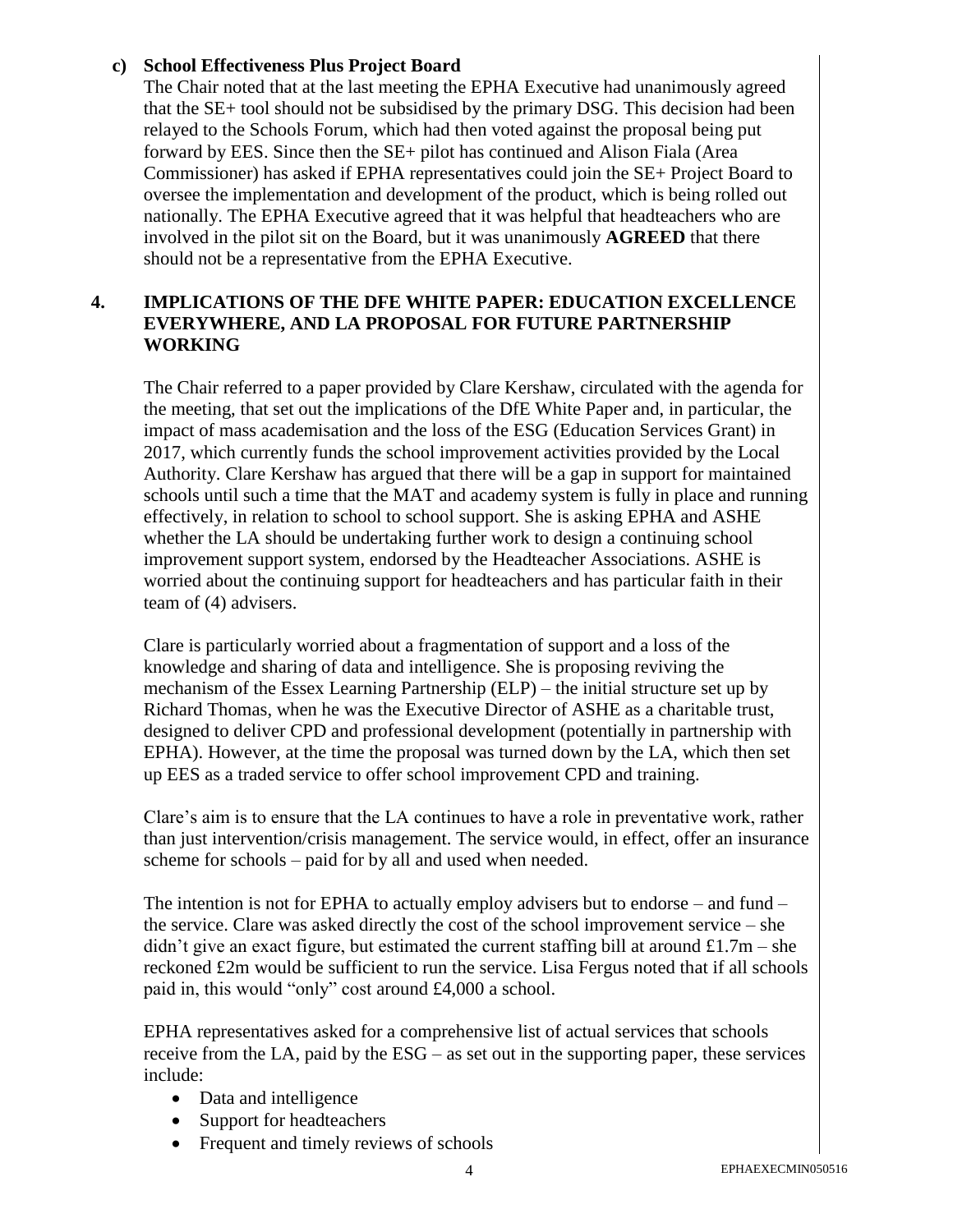- Early alert systems for schools at risk
- Facilitating strategic initiatives (for example, the current recruitment and retention strategy)
- Support for Ofsted, in preparation for and at time of Ofsted
- Support for curriculum reform
- Information and advice
- Communications support
- Core support of governors
- Support for MATs and TSAs
- Headteacher recruitment

It was accepted that there are other, additional services, that schools often "take for granted", such as the press office/support in a crisis, that would be missed if no longer there. Executive members were less sure whether all schools would be prepared to pay for the support of the LA school improvement advisers, as increasingly schools and academy chains are using independent consultants. It was discussed whether this should simply be established as a traded service, which schools would buy into if they wished. It was argued that, in the current financial climate, some schools would simply not having the available funding to pay for this service.

The Executive also discussed the role of EPHA and its independence from the Local Authority. It was accepted that the collaborative relationship with the LA is important and currently strong, but that EPHA needs to be separate from the LA in order to lobby effectively at a national and local level. Some felt that EPHA would not have the same credibility if it was seen to be aligned so closely with the Local Authority. In addition EPHA does not have the capacity, mechanism or the desire to employ the advisers and one headteacher argued strongly that this would simply not be a good business model for the association.

The Chair noted that this matter would be discussed at the meeting with LA Officers later in the day and asked Executive members to share their opinions and comments about the proposal for the school improvement partnership.

#### **5. REPRESENTATION ON WORKING GROUPS AND COMMITTEES**

#### **a) Professional Officer's report of attendance at meetings**

Pam Langmead circulated a report with the agenda for the meeting, detailing the meetings that she has attended and the implications for primary heads. She is currently representing EPHA on the following groups/attending the following meetings:

- Schools Forum (as an observer and substitute when necessary)
- Schools Forum SEN Sub-group (as a substitute when necessary)
- Schools Forum Finance Sub-group (as a substitute when necessary)
- Chairs and Professional Officer meetings
- EPHA Leadership Group
- Schools Led Improvement System Project Board and funding group
- CAMHS Stakeholder Partnership
- Children's Partnership Board
- Essex Safeguarding Children's Board, and governance sub-group
- Recruitment and Retention task and finish group
- Alternative provision and behaviour support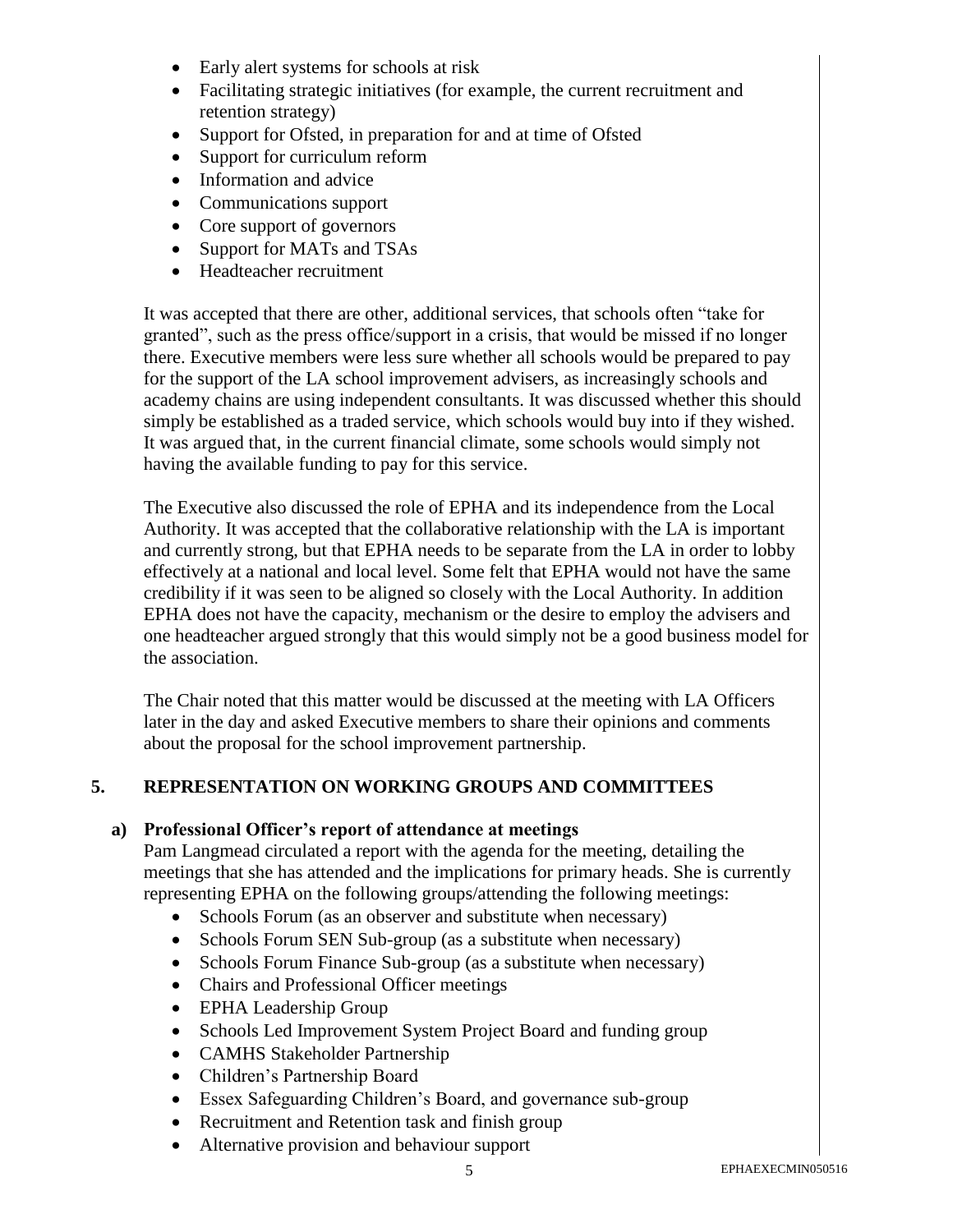- Pupil Voice
- SEND IASS (Information Advisory Support Service)
- Identification of provision for vulnerable groups
- SEND provision group
- Strategic Hate Crime Partnership

Pam reminded the Executive to feed their views and opinions to her and Nigel, in order to inform their discussions at meetings

# **b) Executive Director's report of attendance at meetings**

Nigel Hookway circulated a report with the agenda for the meeting, detailing the meetings that he has attended and the implications for primary heads. He is currently representing EPHA on the following groups/attending the following meetings:

- Virtual School Governing Body
- Schools Forum (as an observer and substitute when necessary)
- Chairs and Professional Officer meetings
- EPHA Leadership Group
- Schools Led Improvement System Project Board
- Recruitment and Retention task and finish group
- Alternative provision and behaviour support

# **c) Recruitment and Retention task and finish group**

Both the Executive Director and the Professional Officer represent EPHA on this group. They noted that a number of initiatives have been introduced in relation to recruitment, including the possible appointment of teachers from Australia and Ireland, support and incentives for new teachers to Essex, and the launch of a communications strategy for Essex. They both had some concerns that these initiatives may only offer a limited and short term solution (the average length of time an overseas teacher stays in the country is 1 -3 years) and that there has not yet been sufficient focus on retention of existing staff. The group has discussed the huge problem caused this year by the DfE capping the number of trainee teachers; this has led to serious problems for some of the ITT providers and has exacerbated the recruitment crisis in Essex. It was noted that training places are available for salaried trainees, but not those who access any government funding, including student loans.

## **d) Schools Forum**

Harriet Phelps-Knights reported that an extraordinary Schools Forum meeting was held on 13 April to discuss the implications of the education White Paper and the National Funding Formula consultation.

## **e) EnPro**

Ceri Jones noted that he is the Chair of EnPro – the group looking at the effectiveness of enhanced provision across the county. 20 schools offer enhanced specialist provision and are funded at a rate of around £17,000 per eligible child. The enhanced provisions are being developed further to support SEND and the group has been established to ensure that the units are offering consistent and effective support to children. The group is working closely with ESSET to develop and improve outreach support to schools.

## **f) School Led SEND**

The Professional Officer noted that this group had been established originally to consider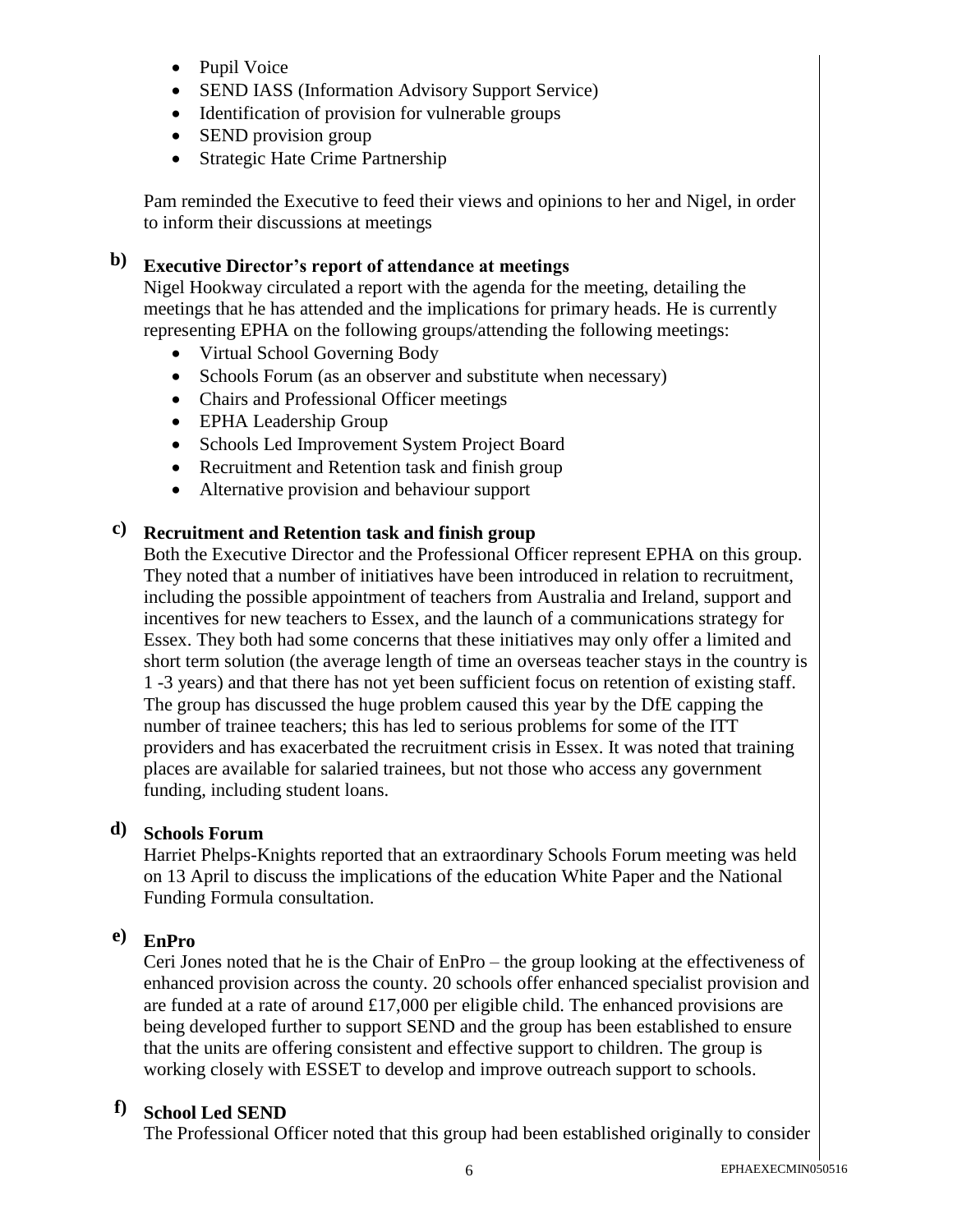the proposal to devolve SEN statutory assessment funding to groups of schools, who would then determine the allocation of additional funding depending on need. The Professional Officer and two other headteachers on the group argued strongly that clusters did not have the capacity or expertise to undertake this role and that this would lead to an unfair and time consuming system. The group was put on hold in January, and a further meeting is planned for May, which will consider the development of SEND provision across groups of schools. The LA intention is to establish an understanding of best practice, in order to develop school to school support for SEND.

### **6. FINANCE REPORT**

| The report covered the period January $-$ April 2016 |    |              |  |
|------------------------------------------------------|----|--------------|--|
| <b>Current account</b>                               |    |              |  |
| <b>Opening balance</b><br>04.01.16                   |    | £25,876.78   |  |
| <b>Expenditure</b>                                   |    |              |  |
| Supply                                               |    | £ 5,296.00   |  |
| Travel claims                                        | £. | 700.60       |  |
| Professional Officer: fees (January - March)         | £  | 9,670.00     |  |
| Professional Officer: mileage                        | £. | 498.60       |  |
| Professional Officer: expenses for EPHA              |    | £ 715.82     |  |
| <b>Executive Director</b>                            |    | £ 517.45     |  |
| Meeting/venue costs                                  |    | £ 5,562.00   |  |
| <b>Total expenditure</b>                             |    | £22,960.47   |  |
| <b>Income</b>                                        |    |              |  |
| North East EPHA subscriptions                        |    | £ $6,030.00$ |  |
| West EPHA subscriptions                              |    | £ 4,200.00   |  |
| £ 7,380.00<br>South EPHA subscriptions               |    |              |  |
| £17,610.00<br><b>Total income</b>                    |    |              |  |

| 07.04.16 | <b>Closing balance</b> | £20,536.31                                                        |
|----------|------------------------|-------------------------------------------------------------------|
|          |                        | Income from Mid EPHA subscriptions $- f7$ , 140 – not yet cleared |

| <b>Conference account</b>            |                                                          |                    |               |
|--------------------------------------|----------------------------------------------------------|--------------------|---------------|
| 17.12.15                             | <b>Opening balance</b>                                   | £29,703.27         |               |
| <b>Deputy Headteacher conference</b> |                                                          | <b>Expenditure</b> | Income        |
| Conference bookings                  |                                                          |                    | 200.00<br>£   |
| <b>Total income</b>                  |                                                          |                    | 200.00<br>£   |
| <b>Headteacher conference</b>        |                                                          | <b>Expenditure</b> | <b>Income</b> |
| Resources (photocopying)             |                                                          | 204.20<br>£        |               |
| <b>Speakers</b>                      |                                                          | £ 7,675.05         |               |
| Miscellaneous (reimbursements)       |                                                          | 500.00<br>£        |               |
| CVS International (ICT)              |                                                          | £ 1,354.80         |               |
| <b>Total expenditure</b>             |                                                          | £ $9,734.05$       |               |
| Conference bookings                  |                                                          |                    | £22,100.00    |
| <b>Total income</b>                  |                                                          |                    | £22,100.00    |
| 31.03.16                             | <b>Closing balance</b>                                   | £42,269.22         |               |
|                                      | Additional expenses not yet cleared: venue cost £6629.15 |                    |               |

The Treasurer reminded the Executive that these balances did not include the funds that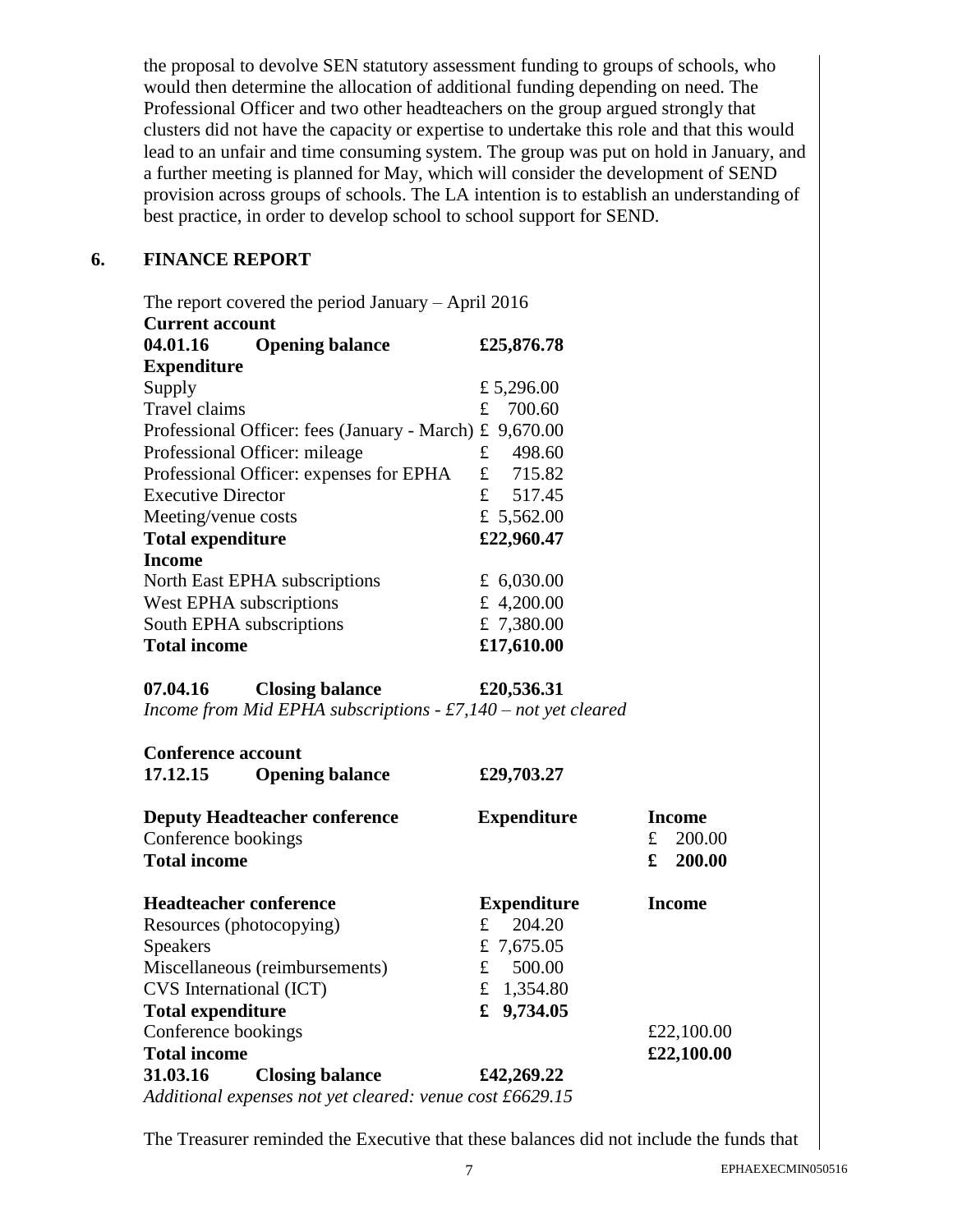is currently held in the four Area bank accounts, which will be transferred to County EPHA in the summer term. It was **AGREED** that the four area accounts should be retained with a nominal sum in them, in case a decision is made at a later date to resurrect the accounts, and that therefore the role of Area Treasurers should be maintained.

The Professional Officer confirmed that she has asked Yannick Stupples-Whyley (ECC Finance Manager) to chase up the payment of the 2016/17 contribution from the primary DSG.

### **7. PERMANENT EXCLUSIONS, ALTERNATIVE PROVISION AND SUPPORT FOR ESSEX PRIMARY SCHOOLS**

Ralph Holloway, SEND Transformation Manager, informed the Executive that last school year there was a total of 19 permanent exclusions in primary schools, but this year (2015/16) there have already been 37 (up from 32 in March). Ralph said that he knows there are more potential permanent exclusions in the pipeline and expects to reach at least  $50 - 60$  by the end of the school year.

14 of those were children in Reception or Key Stage 1, and this is a worrying trend both in Essex and nationally. The permanent exclusions have all been because the pupils are violent to staff and other pupils, and Ralph noted that these children are seriously disturbed.

There is an increase in every quadrant, though Mid is reasonably stable (for the time being), North East and South are high, and West is acute.

The Mid and NE provision (NEAPS) is full, Basildon is full, and Aspire (the free school APS in Harlow) only has capacity for 20 places and only gives 5 allocated spaces for referral from the LA Alternative Provision service.

We asked if Ralph had undertaken an analysis of the permanent exclusions; he has and explained that this shows two key things: only one school has had more than one permanent exclusion (so, not a focus on one school or MAT) and that those schools with better access to special school outreach or behaviour support are less likely to exclude*.*

The SEND transformation project includes the establishment of 8 ASC (Autistic Spectrum Condition) hubs, two in each quadrant (one primary, one secondary), which are due to commence in September 2107. £1.5 million (out of the £42 million approved by the Schools Forum) has been earmarked for the ASC hubs. Ralph noted that he is presenting a paper to Schools Forum in May to ask for an additional £1,440,896 revenue funding (from the High Needs Block) to enable these hubs to operate. The Executive agreed that this was necessary and that they would ask the primary representatives on the Schools Forum to vote accordingly.

One headteacher asked if there had been any work undertaken to research the increasing number of children with extraordinarily complex needs. It was noted that these include children with complex medical needs, who previously would not have been educated in mainstream schools. It was agreed that this is impacting on the recruitment of staff, as well as their well-being.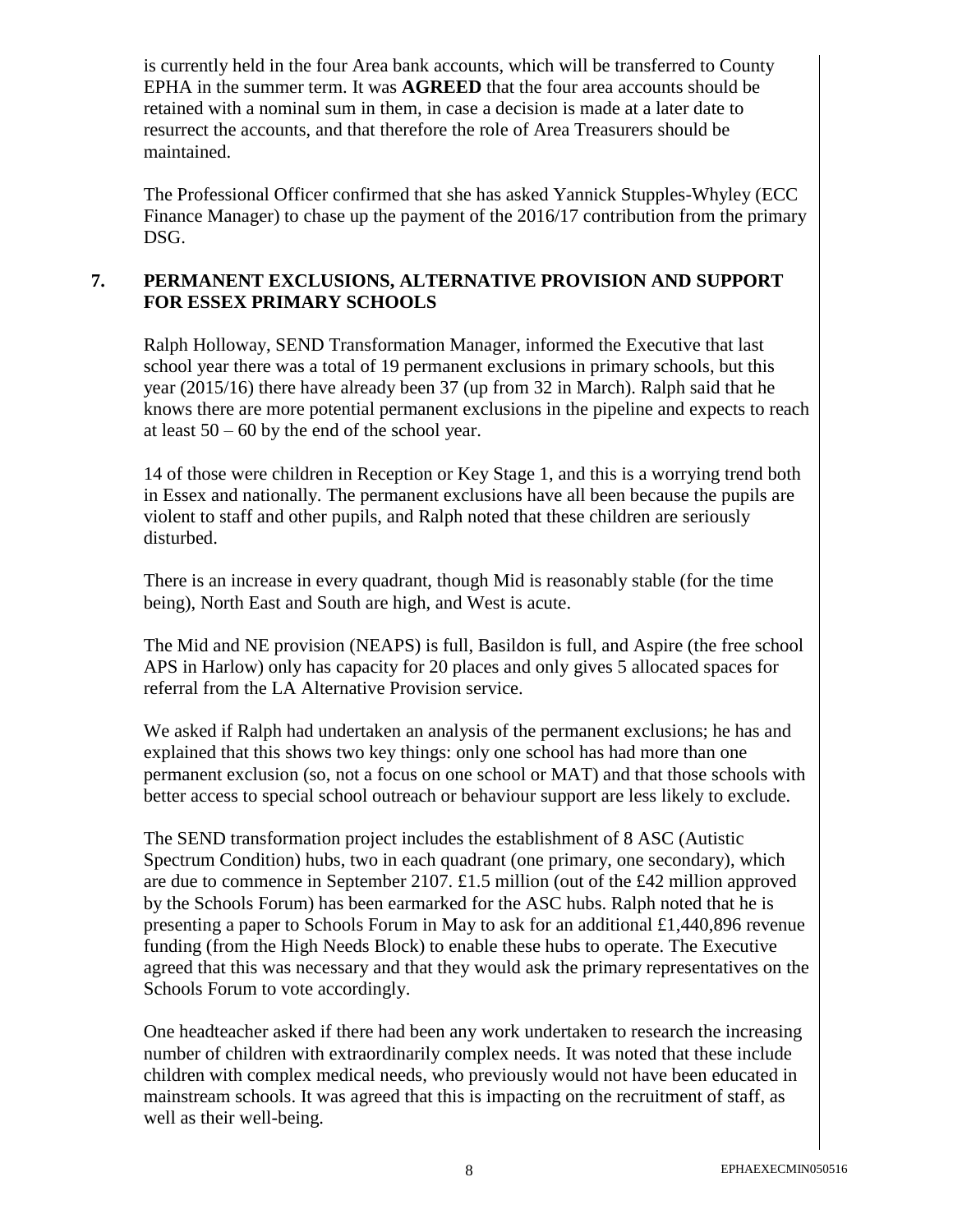It was argued that there continues to be a lack of joined up thinking and discussion between the health service and schools, and one head wondered if there was any real knowledge of what schools are having to manage. Ralph noted that the transition from CAMHS to NELFT this year has been difficult, although progress has been made and the workforce is gradually being trained to work in a very different way.

One headteacher argued that mental health is grossly under-funded (for both children and adults) and another argued that the CCGs are failing to work with schools; he has aksed Clare Kershaw to discuss this with the director of health in Essex. Ralph explained that there is no longer one cohesive support service across the county, the PRUs are hampered by a lack of capacity and resources and Mid Essex doesn't have PRU provision at all. The Executive discussed the possibility of provision being developed within the free school programme; plans are underway to develop primary PRU provision on the old Chipping Hill infant school site in Witham. There is a good chance of this going ahead, perhaps opening in 2017? Also there is the possibility of a South free school – although it is likely to be 2017 or 18 before that becomes a reality.

The current GROW projects are funded by the remains of the BAP (behaviour and attendance partnership) funding, but this decreases every time a school converts to being an academy.

Ralph noted that the Speciality Teacher team needs a thorough review – he said that this is a sensitive issue but that he feels that they believe that they are schools-led, whilst he argues that they are school-funded, and don't either know or deliver what schools actually want and need. One headteacher argued that, given the complexity of these children emotional and mental health, there is a need for an increased number of Educational Psychiatrists, rather than staff in behaviour support who have not encountered the extremes of behaviour that schools are currently facing.

The Executive discussed the use of managed moves and related funding for pupils. It was noted that the education White Paper infers that schools will remain responsible for a pupil after they have been permanently excluded. This will become a huge problem for schools.

Ralph ended by giving his "wish-list": Schools Forum to agree the revenue funding for the ASC hubs; Growing a relationship between primaries and the PRUs – including primary representation on the management committees; EPHA to work with Ralph and Julie Keating to develop the support for primary schools.

It was **AGREED** that Ben Smith, the education lead for NELFT, should be asked to attend the Area meetings.

For information, the Alternative Education Commissioning Service team currently consists of:

Julie Keating – Manager John Hill – Mid and North East – supported by Samia Uddin Julie Miller-Robinson – South and West – supported by Julie Miller-Robinson Kerry Ayre – responsible for anxious school refusers, those with medical issues Jackie Mitchell – responsible for managing alternative provision network, including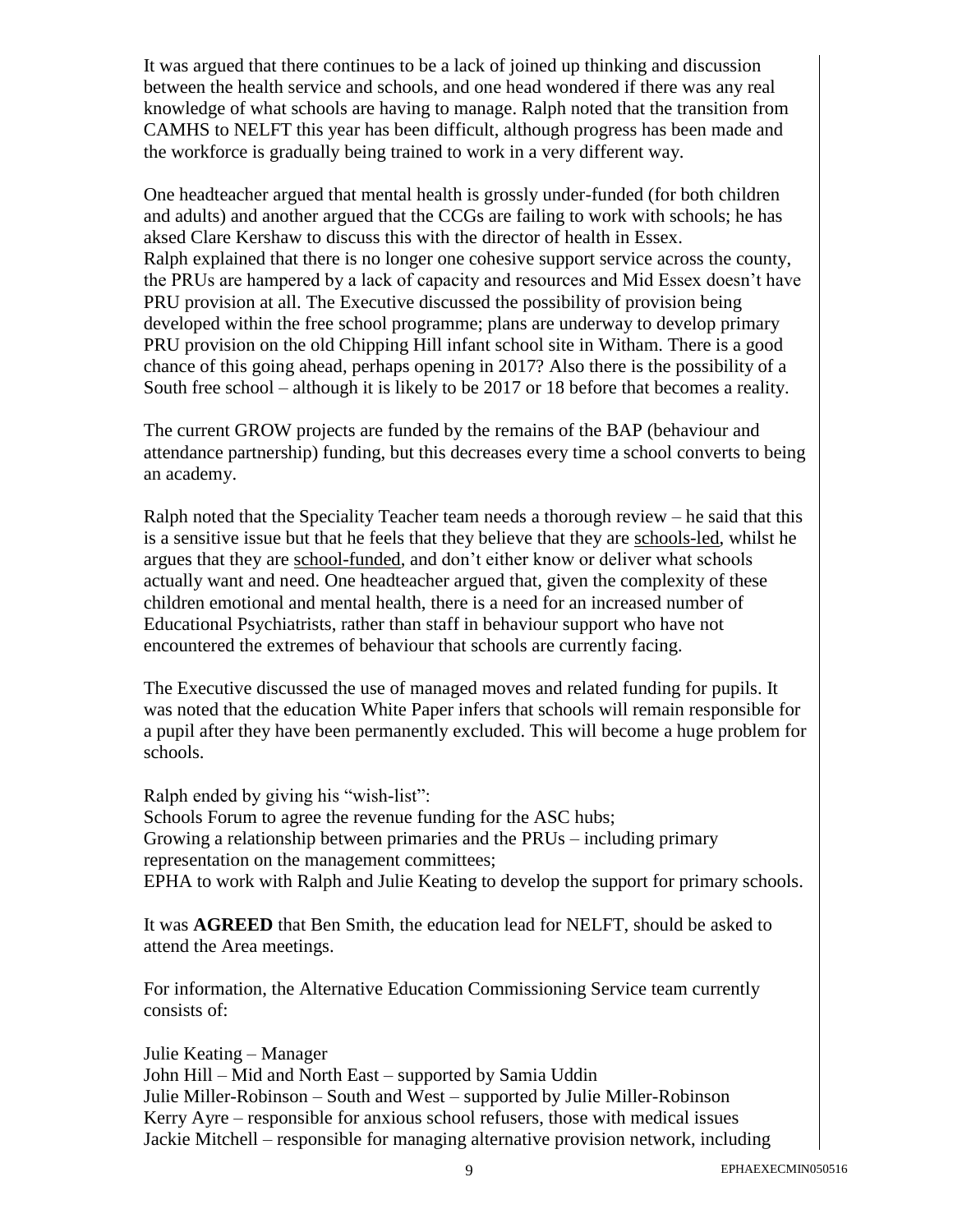| ITEMS FOR CONSIDERATION AT MEETING WITH LA OFFICERS AND<br><b>SUMMER TERM AREA MEETINGS</b>                                                                                                                                                                                                                                                                                                 |                                              |                                                                                                                                                                                                                                                                                                                |                                                                                                                                                                                                                                                                                                                                                                                                                                                                                                                                                                                                                                                                                                                                                                                                                                                                                                                                                     |
|---------------------------------------------------------------------------------------------------------------------------------------------------------------------------------------------------------------------------------------------------------------------------------------------------------------------------------------------------------------------------------------------|----------------------------------------------|----------------------------------------------------------------------------------------------------------------------------------------------------------------------------------------------------------------------------------------------------------------------------------------------------------------|-----------------------------------------------------------------------------------------------------------------------------------------------------------------------------------------------------------------------------------------------------------------------------------------------------------------------------------------------------------------------------------------------------------------------------------------------------------------------------------------------------------------------------------------------------------------------------------------------------------------------------------------------------------------------------------------------------------------------------------------------------------------------------------------------------------------------------------------------------------------------------------------------------------------------------------------------------|
| morning:                                                                                                                                                                                                                                                                                                                                                                                    |                                              |                                                                                                                                                                                                                                                                                                                |                                                                                                                                                                                                                                                                                                                                                                                                                                                                                                                                                                                                                                                                                                                                                                                                                                                                                                                                                     |
| <b>EHCPs and IPRA funding</b><br>a)<br>NB noted that her school is overwhelmed by the number of applications for EHCPs and<br>the time that the process takes. She also noted that access to IPRA (individual pupil<br>resourcing agreement) funding can be difficult, and it does not solve the long term<br>requirement to support and provide resources for children with complex needs. |                                              |                                                                                                                                                                                                                                                                                                                | <b>Meeting</b><br>with LA<br><b>Officers</b><br>05/05/16                                                                                                                                                                                                                                                                                                                                                                                                                                                                                                                                                                                                                                                                                                                                                                                                                                                                                            |
| b) LADO response to safeguarding cases<br>One headteacher expressed her concerns about the lack of communication from the<br>LADO when a case is underway.                                                                                                                                                                                                                                  |                                              |                                                                                                                                                                                                                                                                                                                |                                                                                                                                                                                                                                                                                                                                                                                                                                                                                                                                                                                                                                                                                                                                                                                                                                                                                                                                                     |
|                                                                                                                                                                                                                                                                                                                                                                                             |                                              |                                                                                                                                                                                                                                                                                                                |                                                                                                                                                                                                                                                                                                                                                                                                                                                                                                                                                                                                                                                                                                                                                                                                                                                                                                                                                     |
|                                                                                                                                                                                                                                                                                                                                                                                             |                                              |                                                                                                                                                                                                                                                                                                                |                                                                                                                                                                                                                                                                                                                                                                                                                                                                                                                                                                                                                                                                                                                                                                                                                                                                                                                                                     |
|                                                                                                                                                                                                                                                                                                                                                                                             |                                              |                                                                                                                                                                                                                                                                                                                |                                                                                                                                                                                                                                                                                                                                                                                                                                                                                                                                                                                                                                                                                                                                                                                                                                                                                                                                                     |
|                                                                                                                                                                                                                                                                                                                                                                                             |                                              |                                                                                                                                                                                                                                                                                                                |                                                                                                                                                                                                                                                                                                                                                                                                                                                                                                                                                                                                                                                                                                                                                                                                                                                                                                                                                     |
|                                                                                                                                                                                                                                                                                                                                                                                             |                                              |                                                                                                                                                                                                                                                                                                                |                                                                                                                                                                                                                                                                                                                                                                                                                                                                                                                                                                                                                                                                                                                                                                                                                                                                                                                                                     |
|                                                                                                                                                                                                                                                                                                                                                                                             |                                              |                                                                                                                                                                                                                                                                                                                |                                                                                                                                                                                                                                                                                                                                                                                                                                                                                                                                                                                                                                                                                                                                                                                                                                                                                                                                                     |
|                                                                                                                                                                                                                                                                                                                                                                                             |                                              |                                                                                                                                                                                                                                                                                                                |                                                                                                                                                                                                                                                                                                                                                                                                                                                                                                                                                                                                                                                                                                                                                                                                                                                                                                                                                     |
| N-EAST                                                                                                                                                                                                                                                                                                                                                                                      |                                              |                                                                                                                                                                                                                                                                                                                |                                                                                                                                                                                                                                                                                                                                                                                                                                                                                                                                                                                                                                                                                                                                                                                                                                                                                                                                                     |
| <b>SOUTH</b>                                                                                                                                                                                                                                                                                                                                                                                |                                              |                                                                                                                                                                                                                                                                                                                |                                                                                                                                                                                                                                                                                                                                                                                                                                                                                                                                                                                                                                                                                                                                                                                                                                                                                                                                                     |
| <b>WEST</b>                                                                                                                                                                                                                                                                                                                                                                                 | Wednesday 15 June                            | <b>Weston Homes Business Centre, Takeley</b>                                                                                                                                                                                                                                                                   |                                                                                                                                                                                                                                                                                                                                                                                                                                                                                                                                                                                                                                                                                                                                                                                                                                                                                                                                                     |
| <b>MID</b>                                                                                                                                                                                                                                                                                                                                                                                  | Thursday 16 June                             | Chelmsford City Football Club                                                                                                                                                                                                                                                                                  |                                                                                                                                                                                                                                                                                                                                                                                                                                                                                                                                                                                                                                                                                                                                                                                                                                                                                                                                                     |
|                                                                                                                                                                                                                                                                                                                                                                                             |                                              |                                                                                                                                                                                                                                                                                                                |                                                                                                                                                                                                                                                                                                                                                                                                                                                                                                                                                                                                                                                                                                                                                                                                                                                                                                                                                     |
| N-EAST<br><b>SOUTH</b>                                                                                                                                                                                                                                                                                                                                                                      | Wednesday 9 November<br>Thursday 10 November | <b>Weston Homes Community Stadium</b><br>Holiday Inn, Basildon                                                                                                                                                                                                                                                 |                                                                                                                                                                                                                                                                                                                                                                                                                                                                                                                                                                                                                                                                                                                                                                                                                                                                                                                                                     |
|                                                                                                                                                                                                                                                                                                                                                                                             |                                              | <b>JDATT Communications Officer</b><br><b>Fair Access Protocols</b><br><b>ANY OTHER BUSINESS</b><br>There was none.<br>Thursday 6 October 2016<br>Thursday 26 January 2017<br>Thursday 4 May 2017<br><b>Area Heads Meetings</b><br>Summer term 2016<br>Wednesday 8 June<br>Thursday 9 June<br>Autumn term 2016 | wider provision (e.g. alternative training options)<br>Paul Dale – responsible for behaviour on school transport and anti-bullying<br>Ralph Holloway was thanked for attending the meeting.<br>In addition to the matters raised earlier in the meeting, it was <b>AGREED</b> that the<br>following issues should be taken forward to the meeting with LA Officers later in the<br>It was noted that schools are still not being trusted with information around domestic<br>violence cases that involve children, despite the appointment of a communications<br>officer for JDATT (Joint Domestic Abuse Triage Team).<br>The Executive Director noted his concerns around Fair Access protocols.<br><b>DATES AND TIMES OF MEETINGS FOR THE REMAINDER OF THE 2015/16</b><br>SCHOOL YEAR AND THE 2016/17 SCHOOL YEAR<br><b>Executive meetings (Chelmsford City Football Club)</b><br><b>Weston Homes Community Stadium</b><br>Holiday Inn, Basildon |